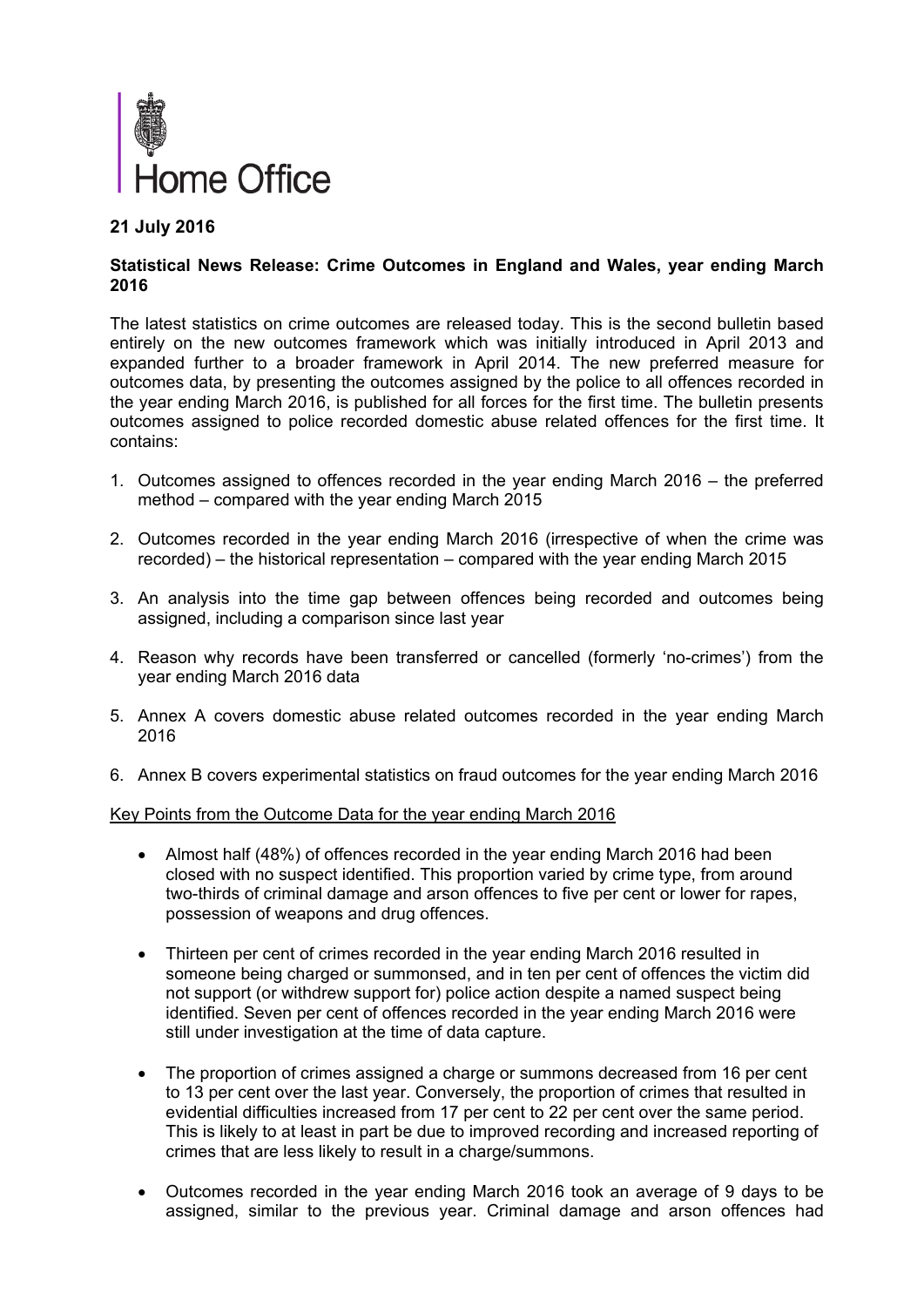outcomes assigned most quickly, on average 3 days, while sexual offences (81 days) took longest, particularly rape offences (142 days).

- Where crimes were closed with no suspect identified it took an average of 3 days for the outcome to be assigned, whereas it took 36 days to assign an outcome of evidential difficulties where a suspect is identified and the victim supports action.
- A quarter (25%) of the offences recorded in the year ending March 2016 that were flagged as domestic abuse were dealt with by a charge or summons.
- Domestic abuse related offences were more likely than other offences to have evidential difficulties. In the year ending March 2016, 60 per cent of domestic abuse related offences had evidential difficulties outcomes compared with 19 per cent of offences not flagged as being domestic abuse related.

### Transferred and cancelled crimes (formerly no-crimes) for the year ending March 2016

- Overall 3.3 per cent of crimes originally recorded were subsequently transferred or cancelled in the year ending March 2016, a slight increase from 3.1 per cent in the previous year.
- From April 2015, police forces have supplied a greater level of information about why individual crimes are transferred and cancelled. Each will be assigned one of the following categories:
	- $\circ$  Transferred: Crime committed outside the jurisdiction of the police force in which it was recorded – passed to the appropriate force.
	- $\circ$  Cancelled: Additional verifiable information that determines that no notifiable crime occurred becomes available.
	- o Cancelled: Duplicate record or part of a crime already recorded.
	- o Cancelled: Crime recorded in error.
	- o Cancelled: Self defence claimed (for specific recorded assaults).
- Half of all transferred or cancelled records were cancelled due to additional verifiable information becoming available that showed no notifiable crime had occurred.

#### **Background**

- From April 2014, the police have assigned an outcome to every crime that is recorded. This contrasts with the former detections regime, where only around 30% of crimes were assigned an 'outcome'.
- The new framework provides much greater transparency on the ways police resolve all crimes. For more information on the full transition from detections to outcomes, see chapter 1 of the bulletin.

## **Notes**

1. 'Crime Outcomes in England and Wales: year ending March 2016' is available online: https://www.gov.uk/government/statistics/crime-outcomes-in-england-and-wales-2015-to-2016

2. Also released today is *'*Crime in England and Wales: Year ending March 2016' available on the Office for National Statistics (ONS) website: http://www.ons.gov.uk/ons/taxonomy/index.html?nscl=Crime+in+England+and+Wales.